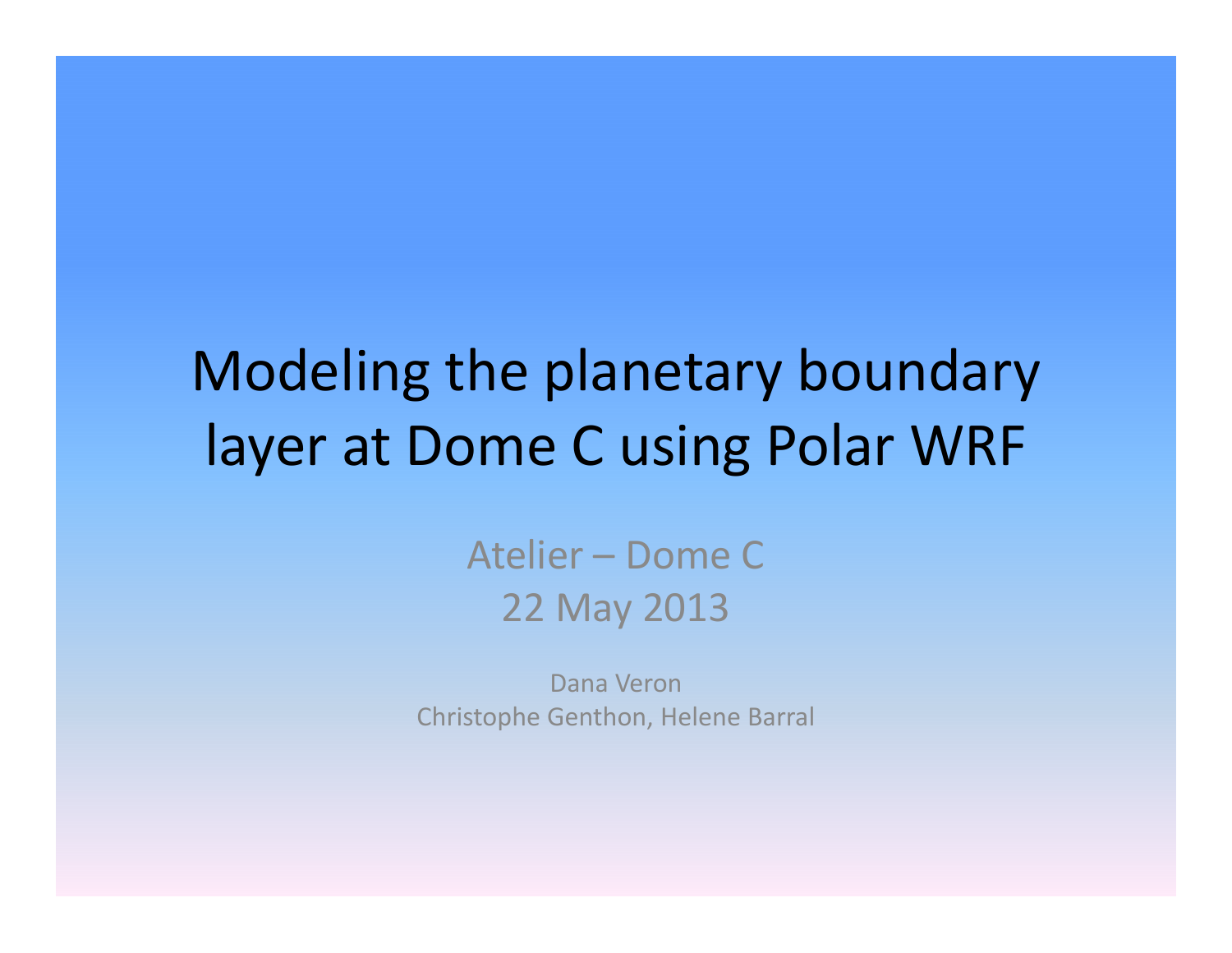## Motivation

- Develop better understanding of the atmospheric boundary layer at Dome C
	- $-$  Evaluate Polar WRF using observations at Dome C
	- Compare output to other models (e.g. AROME, MesoNH, MAR)
	- Explore modifications of PolarWRF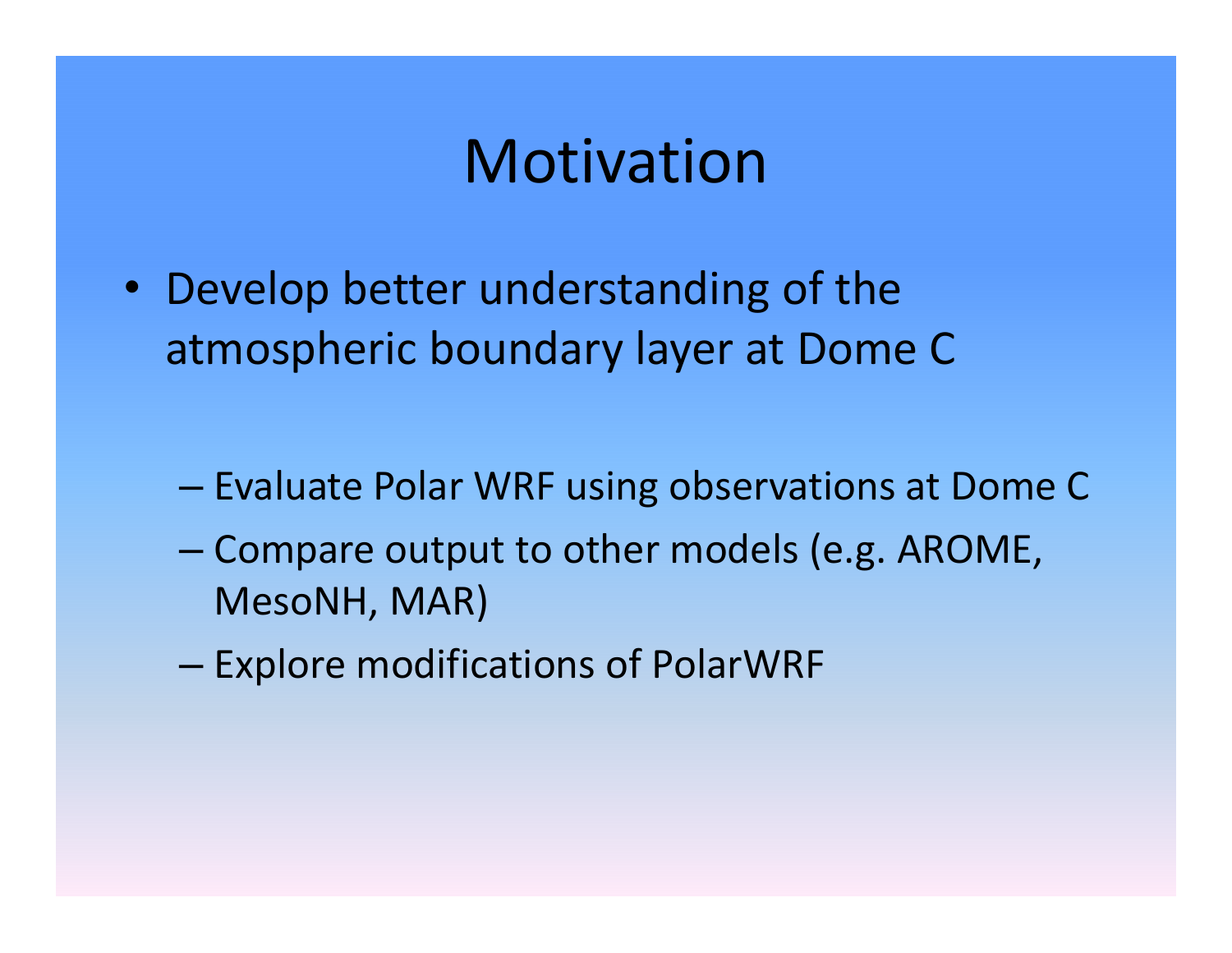## Polar WRF

- Polar version of WRF 3.4, the US nextgeneration mesoscale model
	- Developed by several groups in collaboration
- Direct "relation" of PolarMM5
- Previously used predominantly for the Arctic
- Now being employed for Antarctic
	- AMPS
	- Looking for model to be tested, especially in the boundary layer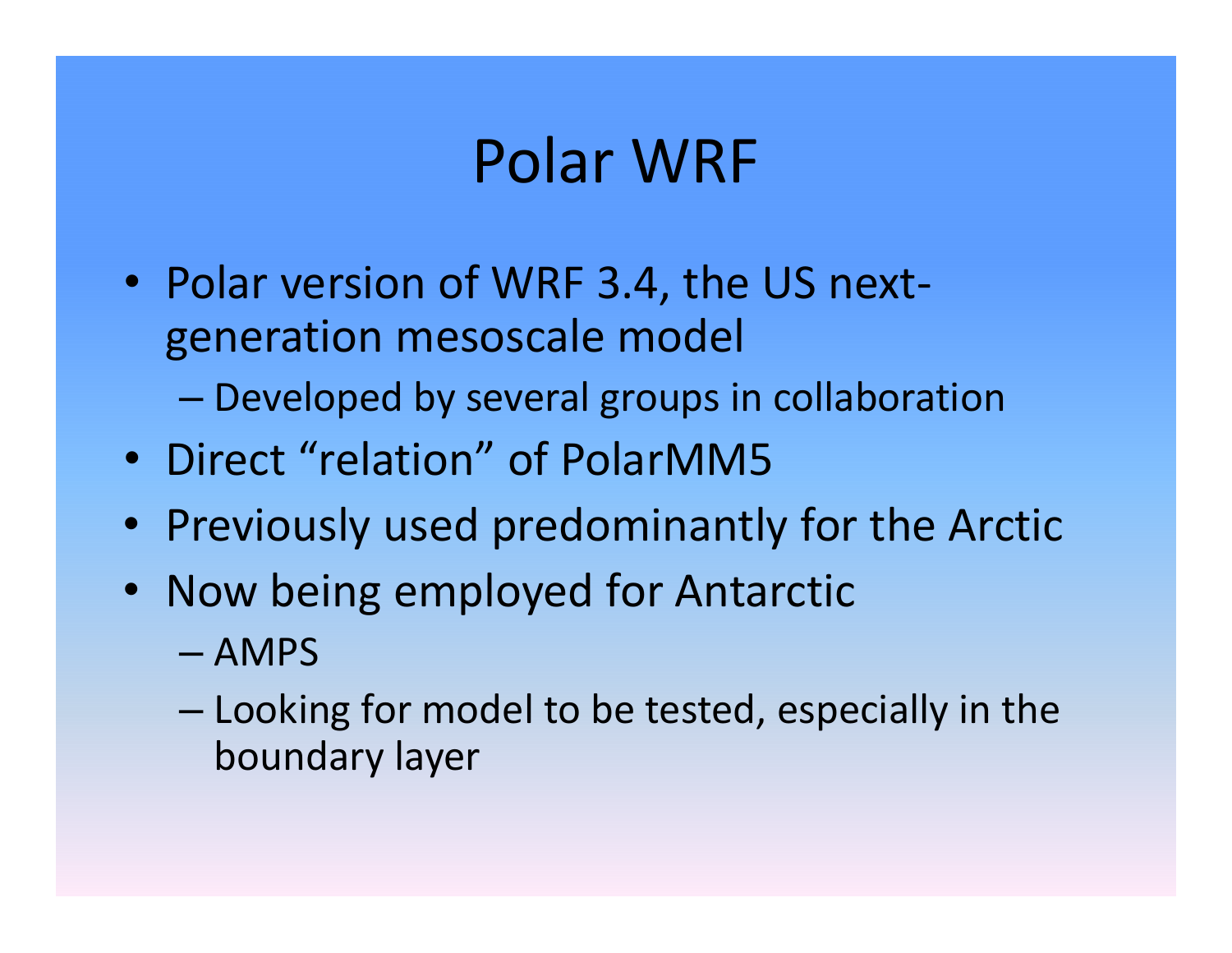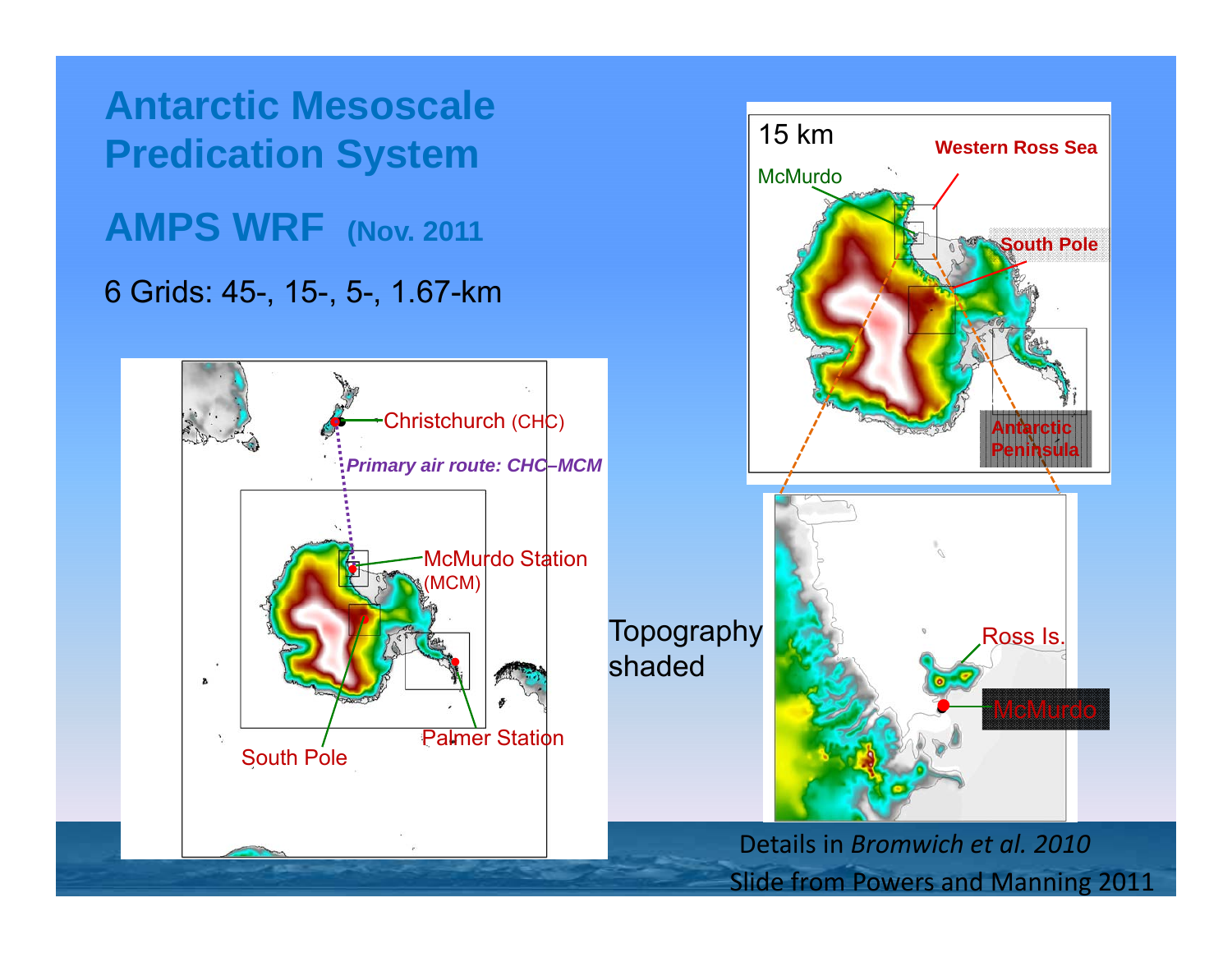## Polar WRF in Antarctica

- Boundary layer
	- YSU PBL does not give good results
	- MYNN and QNSE PBL may be better than MYJ
- May need to edit LANDUSE.TBL and VEGPARM.TBL to get *seasonal albedo* and *emissivity*
- Known issues
	- – Dry‐bias in near‐surface temperature (*Bromwich et al. 2011*)
	- Possible (+) surface wind bias (but (‐) bias from old version is gone) (*Bromwich and Otieno 2013*)
	- RRTMG is good (*Bromwich and Otieno 2013*)
	- $-$  Should employ Morrison double moment and Grell3d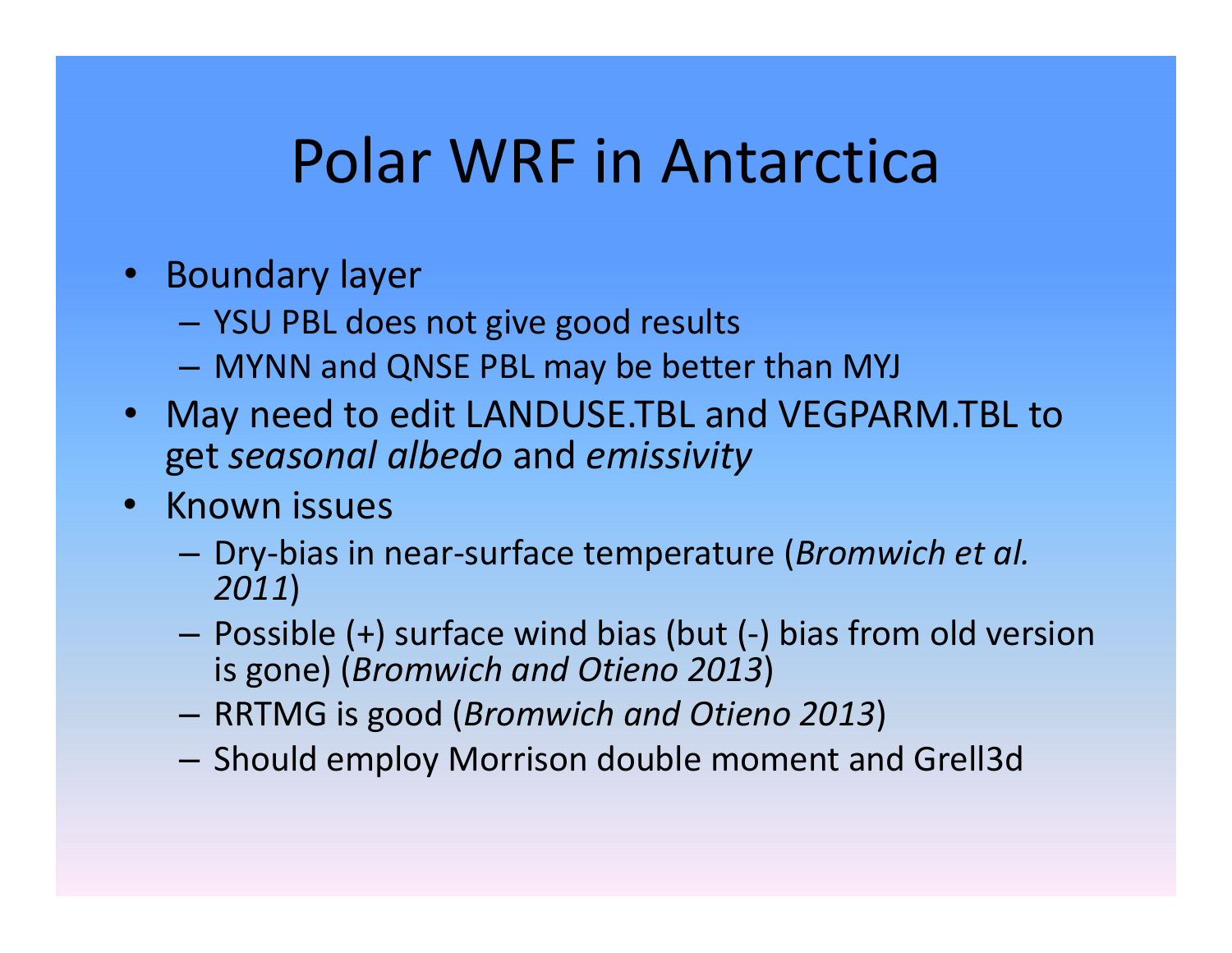### **Polar WRF Setup**

#### Period: December 2-5, 2009

| <b>Domain</b> | <b>Resolution (km)</b> | <b>Points</b>  | Size (km <sup>2</sup> ) |
|---------------|------------------------|----------------|-------------------------|
|               | 22.5                   | $24 \times 24$ | 540 x 540               |
|               | 7.5                    | $40 \times 40$ | 300 x 300               |
| 3             | 2.5                    | 88 x 88        | $220 \times 220$        |
|               | 0.83                   | 94 x 94        | 78.3 x 78.3             |

Levels (η): 60 (matched to AROME) *Forcing : ERA-Interim (~80 km, 6 hours)*

#### **Model Physics**

**LSM**: Noah (w/ latest polar mods) **PBL**: MYJ (TKE) scheme **Microphysics**: Morrison 2-moment **Sfc layer**: Eta scheme **Clouds**: New Grell scheme (G3): *22.5-km,7.5-km* ; Fully-explicit: *2.5-km, 0.83-km* **LW radiation**: RRTM**SW radiation:** Dudhia scheme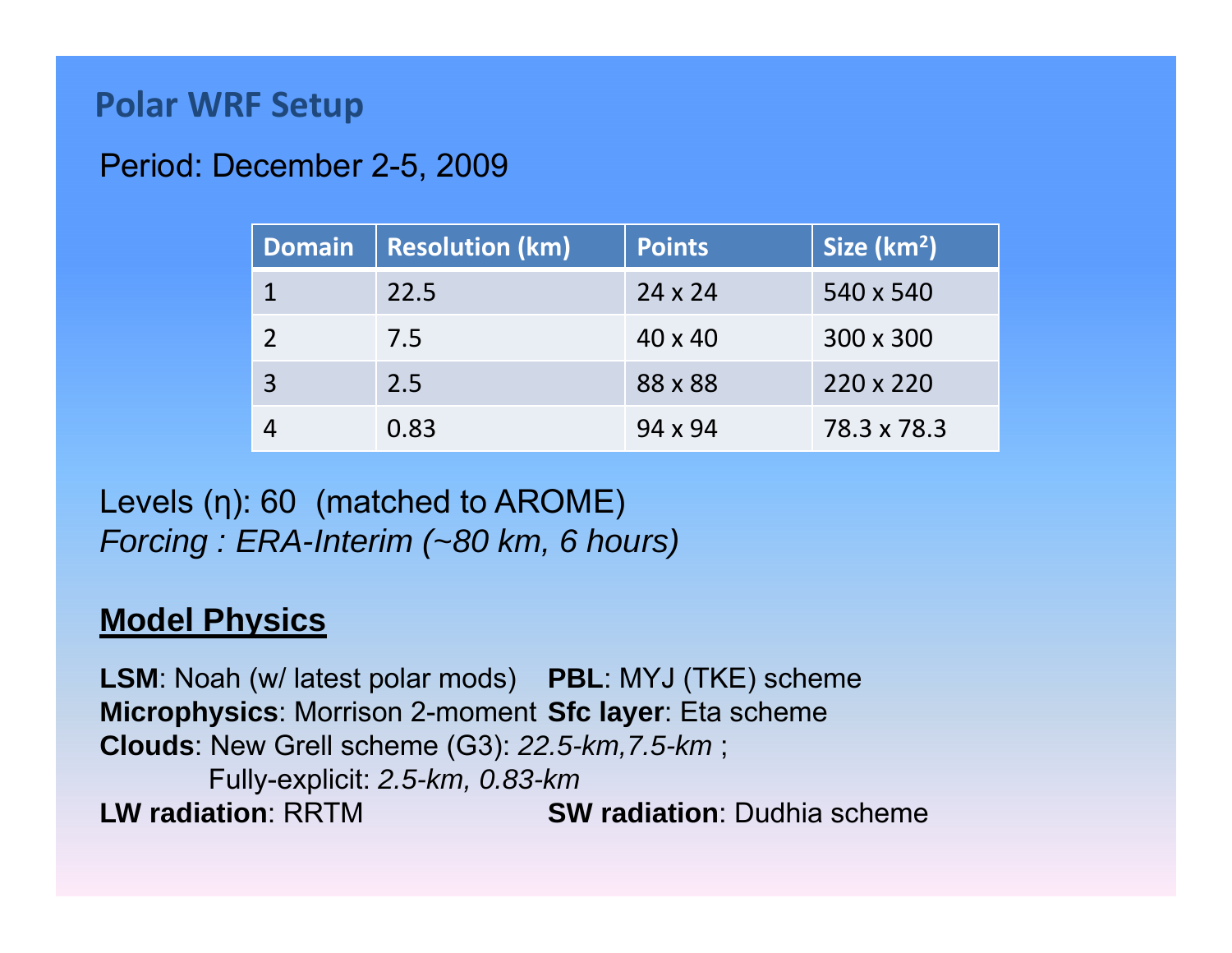### WPS Domain Configuration

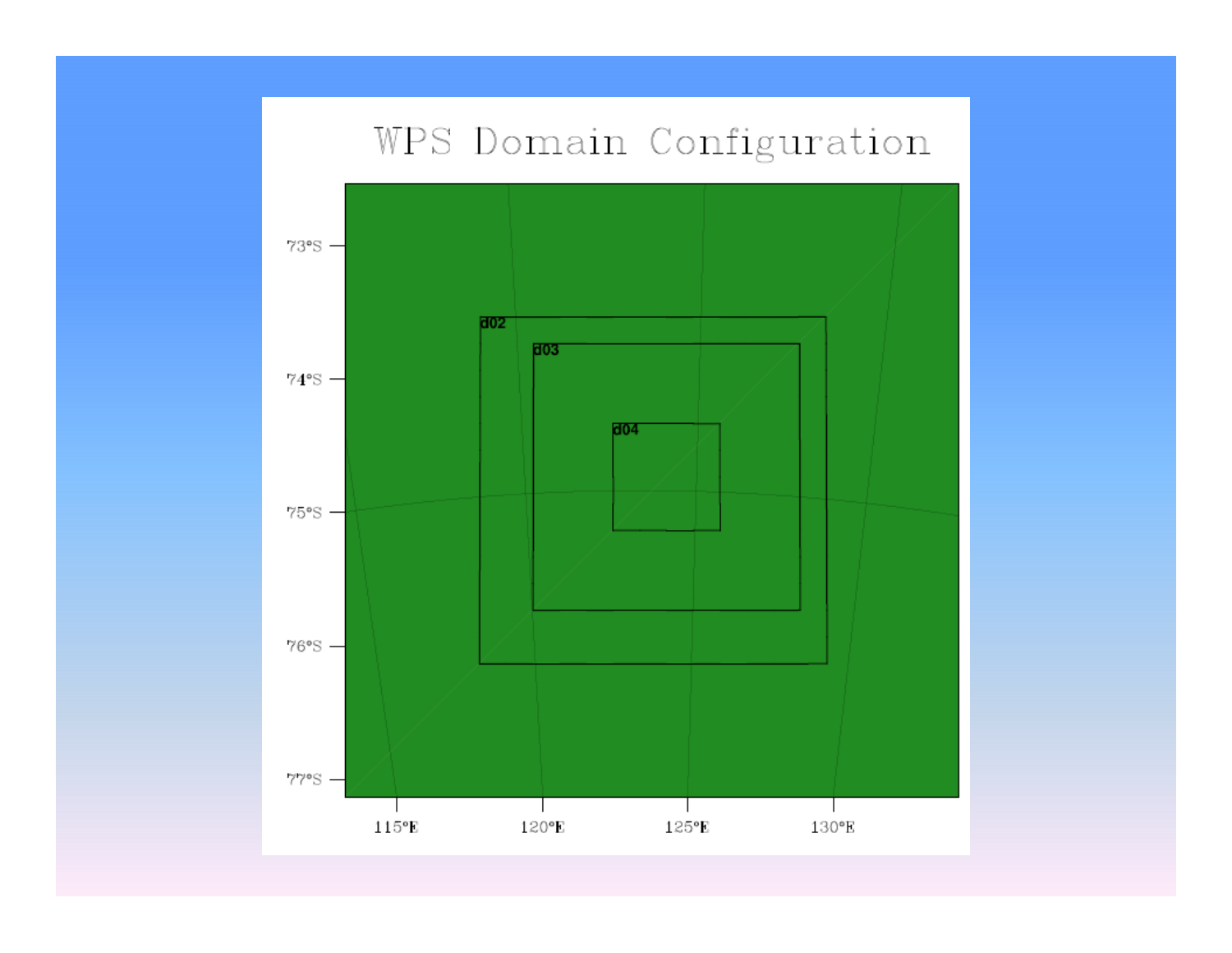# Preliminary results

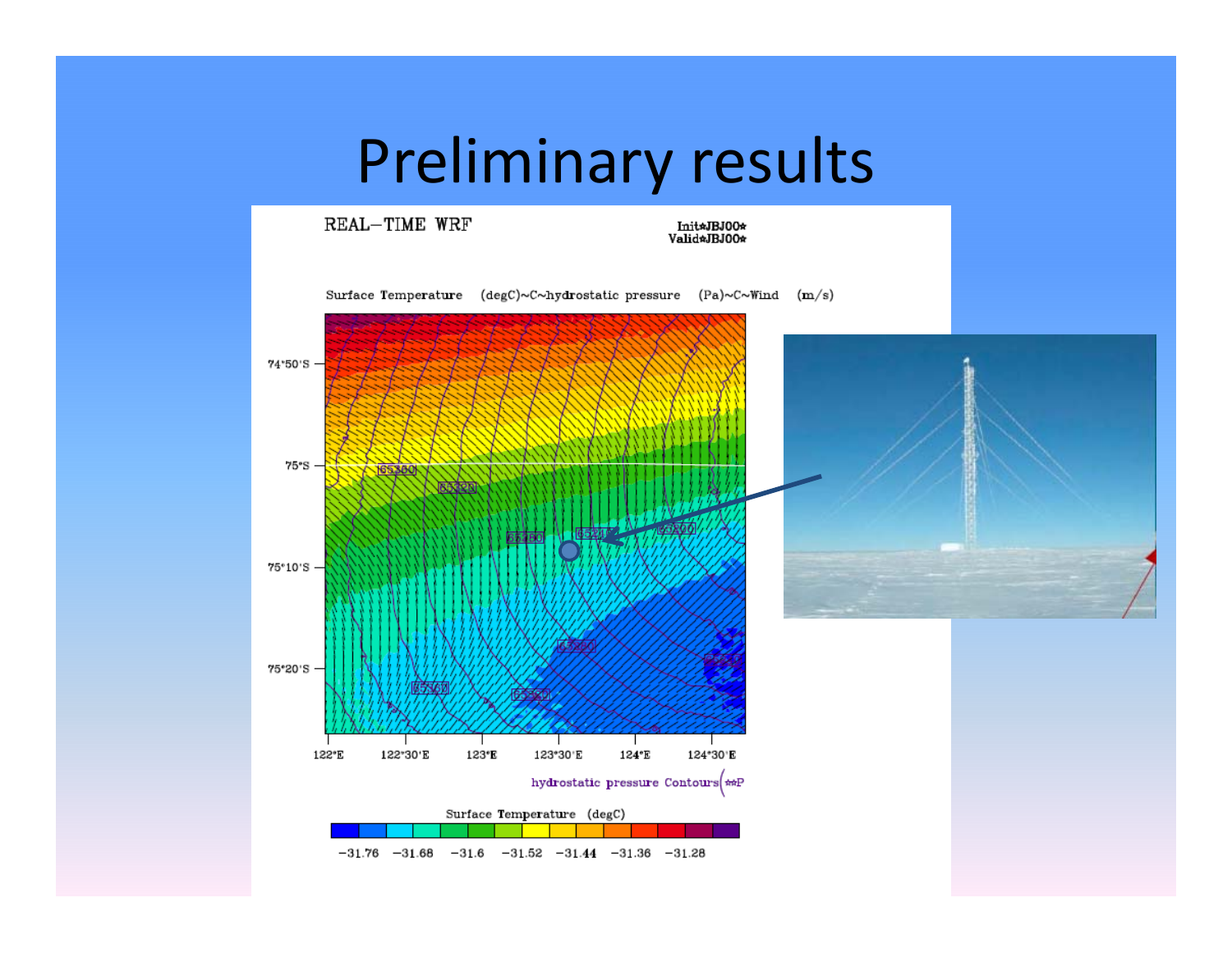

At ConcordiaPWRF windspeed bias of + 2m/s in Jan 2007Bromwich & Otieno 2013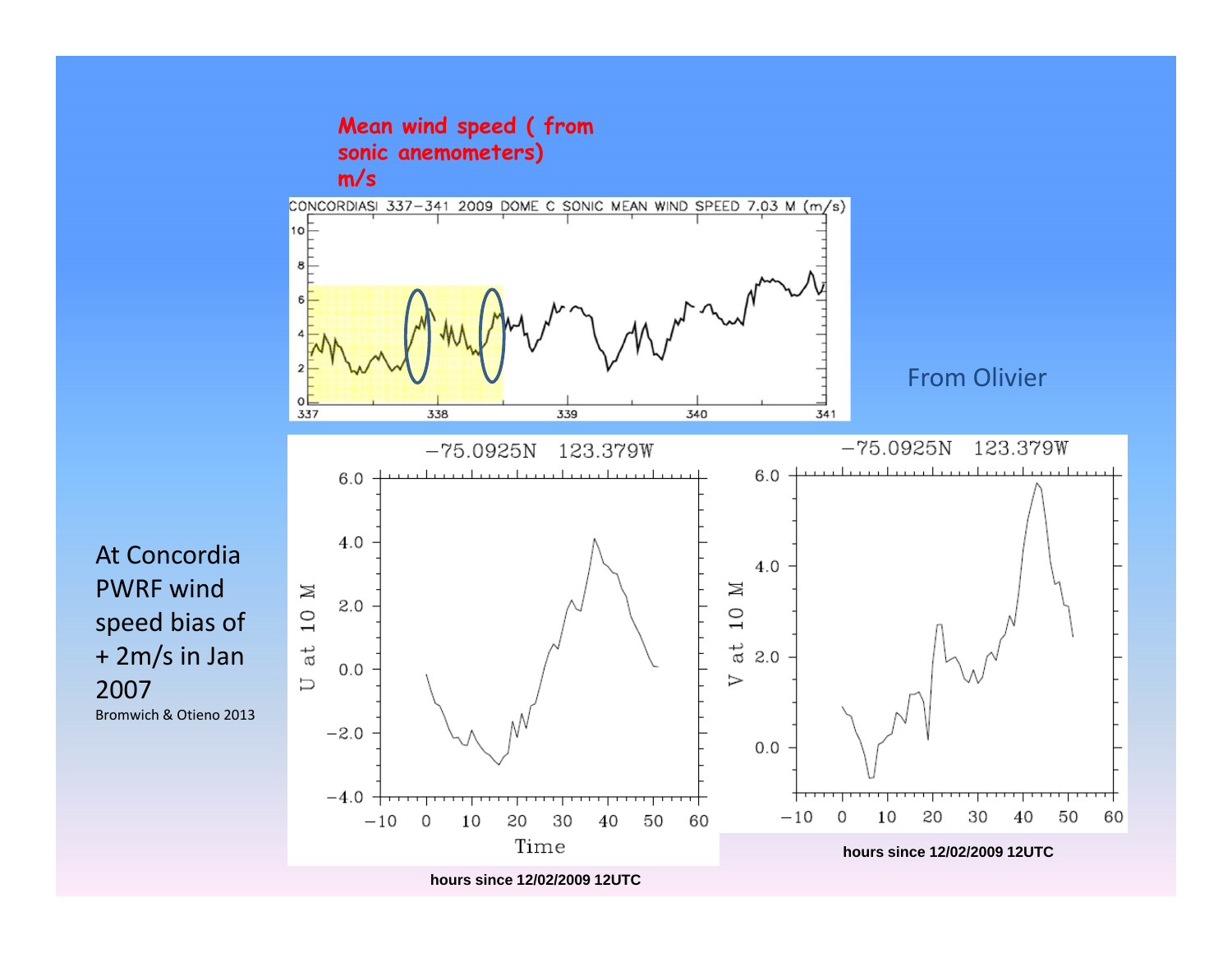### December, 4th 2009 (Case1) Init:03/12/09 at 12UTC



**hours since 12/02/2009 12UTC**



AMS BLT Boston 9‐13 July 2012 – E. Bazile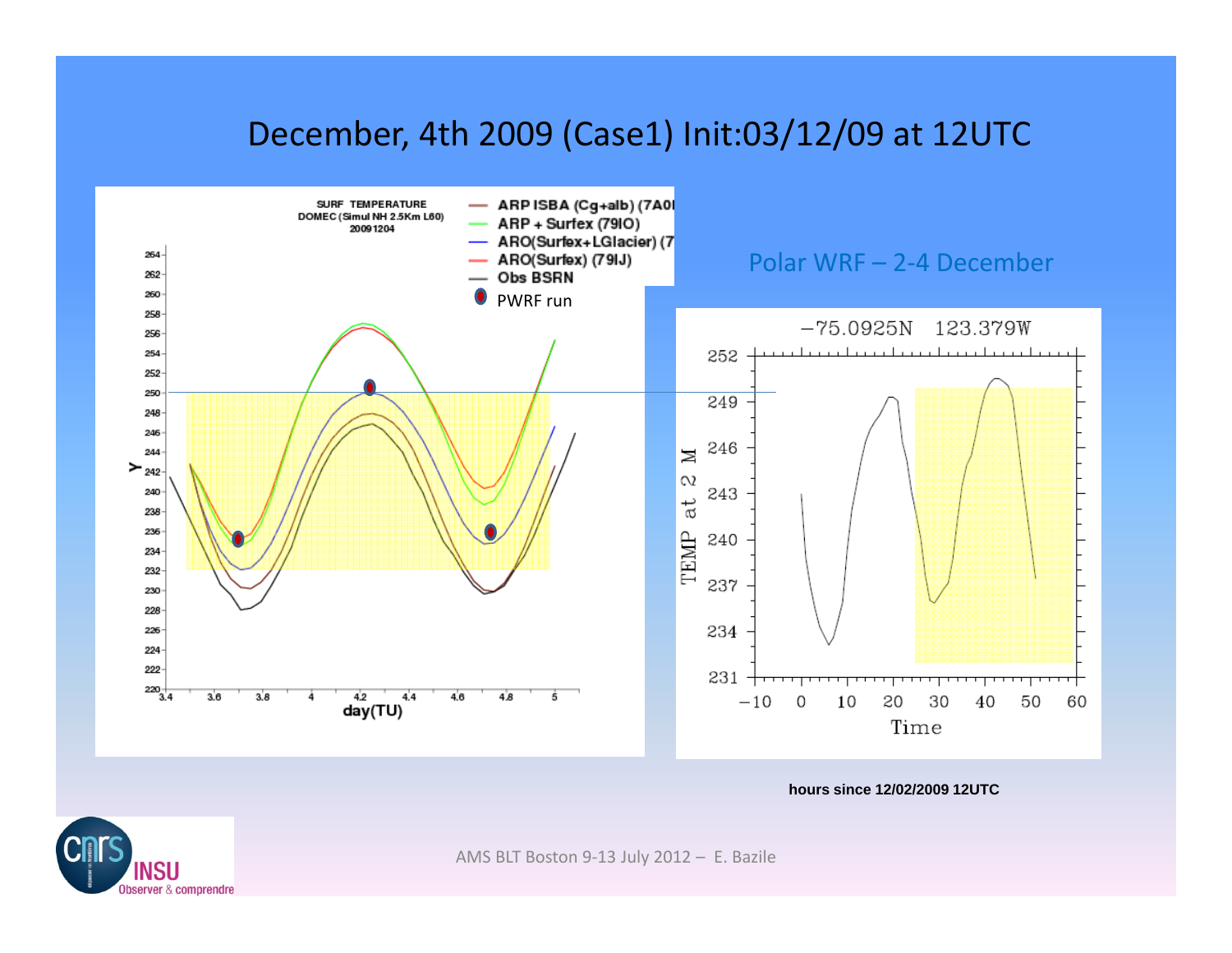## Bromwich & Otieno 2013

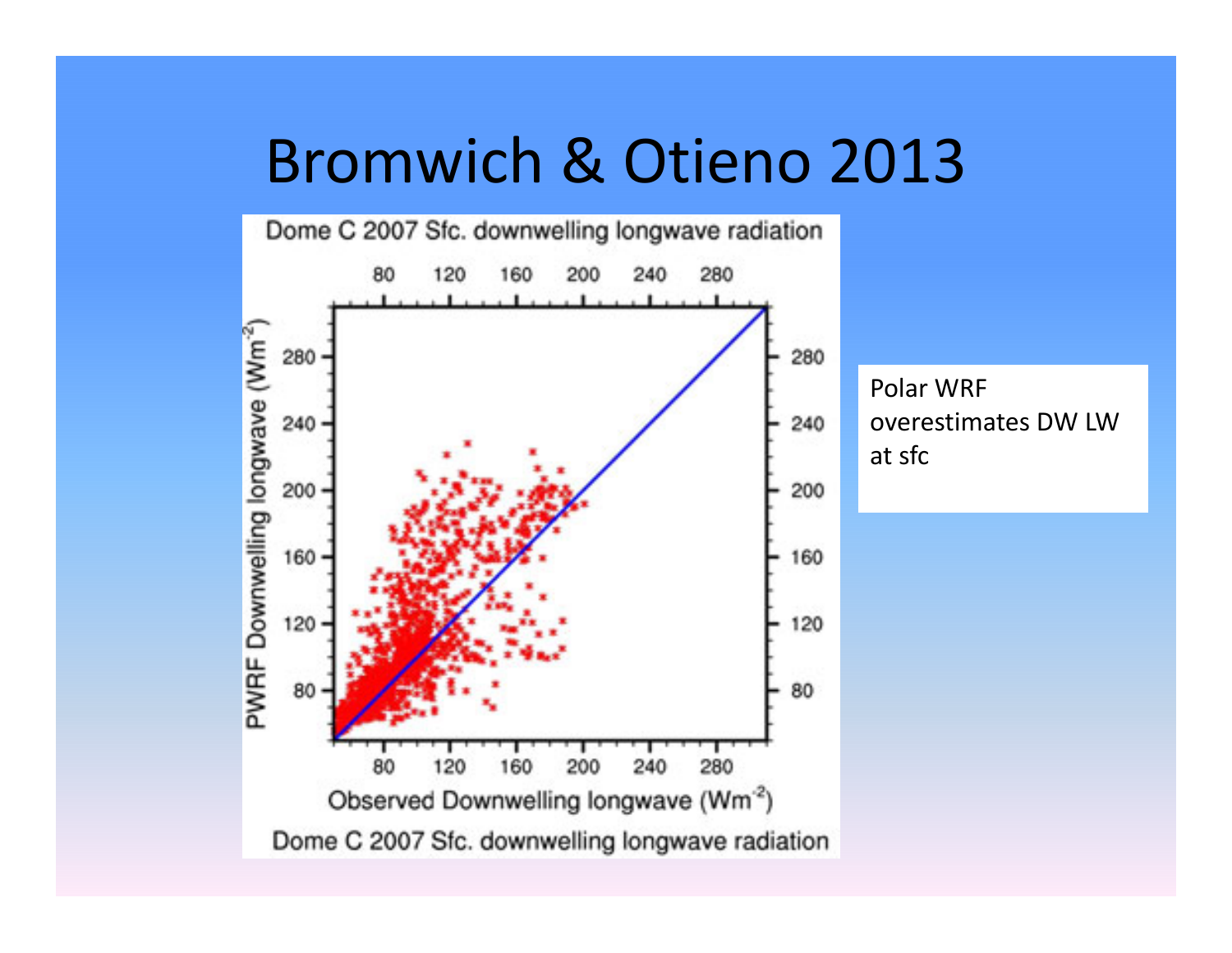

**hours since 12/03/2009 12UTC**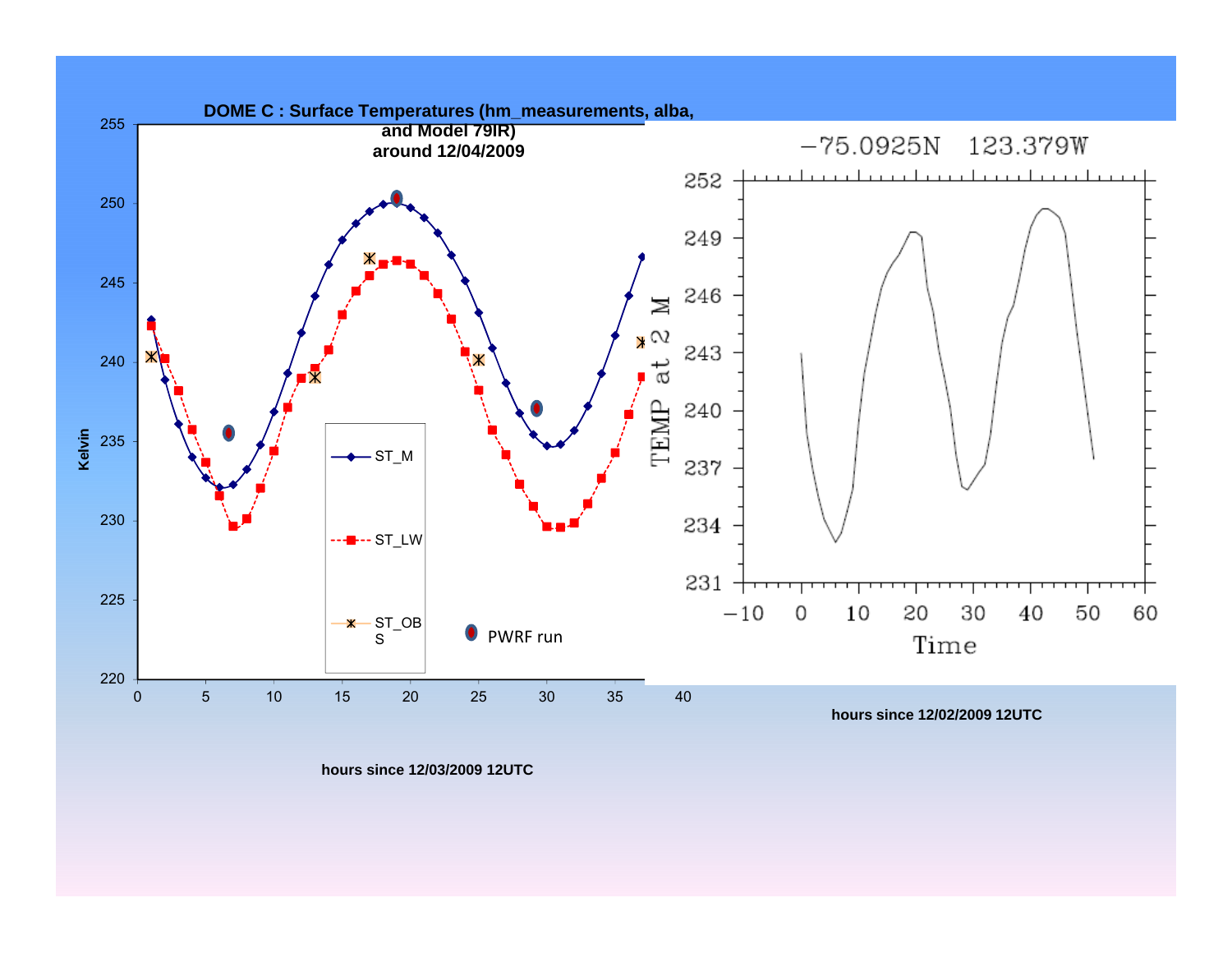### Bromwich & Otieno 2013

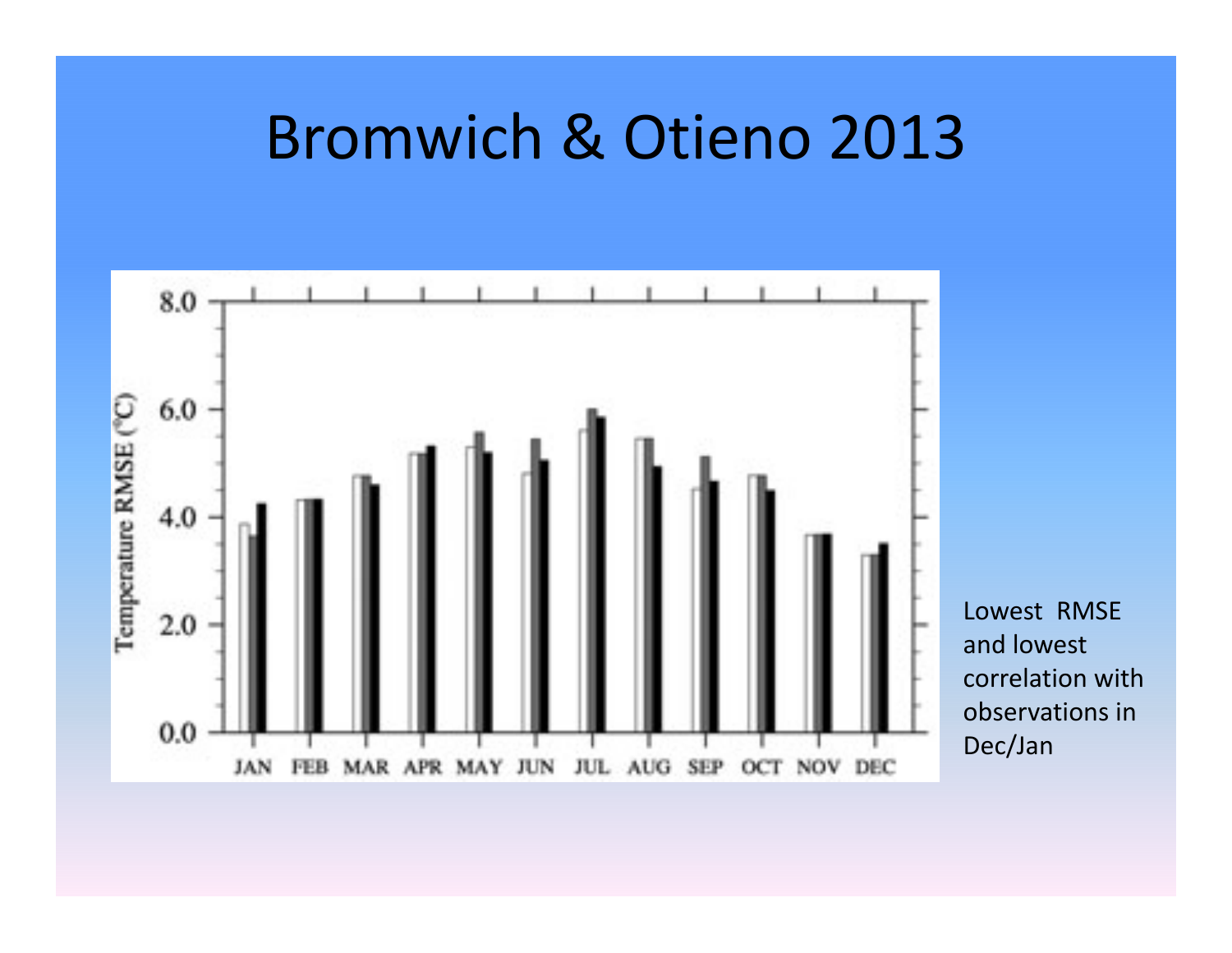# Ongoing Work

- $\bullet$  Compare with Observations and Models in detail
	- $-$  Surface radiative budget
		- Change the surface albedo and emissivity?
		- RRTMG probably doesn't matter
- $\bullet$  Change boundary layer and surface parameterization
	- Try QNSE or MYNN
- Clouds Satellites vary, few ground observations
	- MODIS too few near South Pole, CloudSat/ISCCP too many (Bronwich and Nicholas 2012),
- AMPS data as forcing data
	- Record is spotty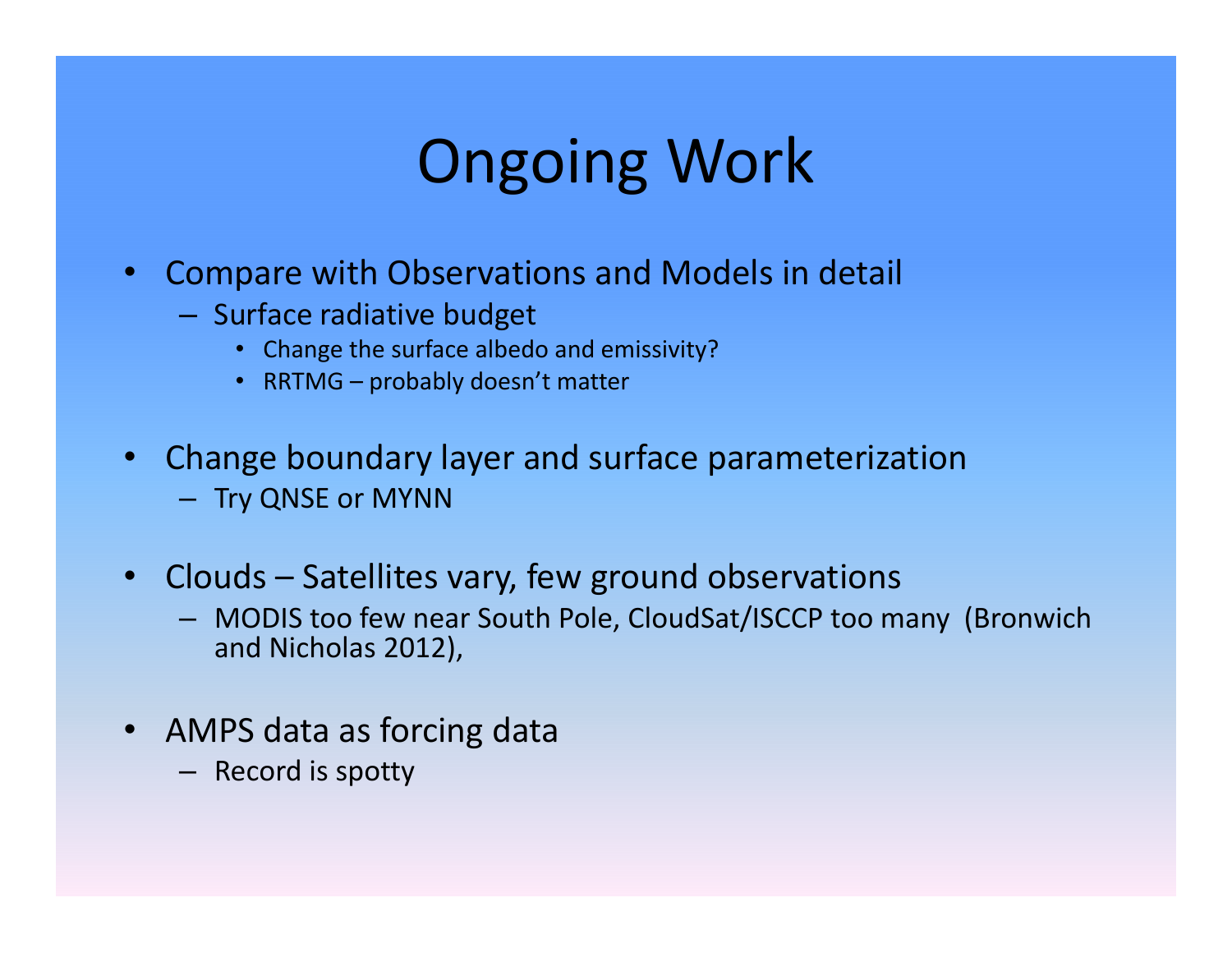

*Bromwich and Nicholas 2012*